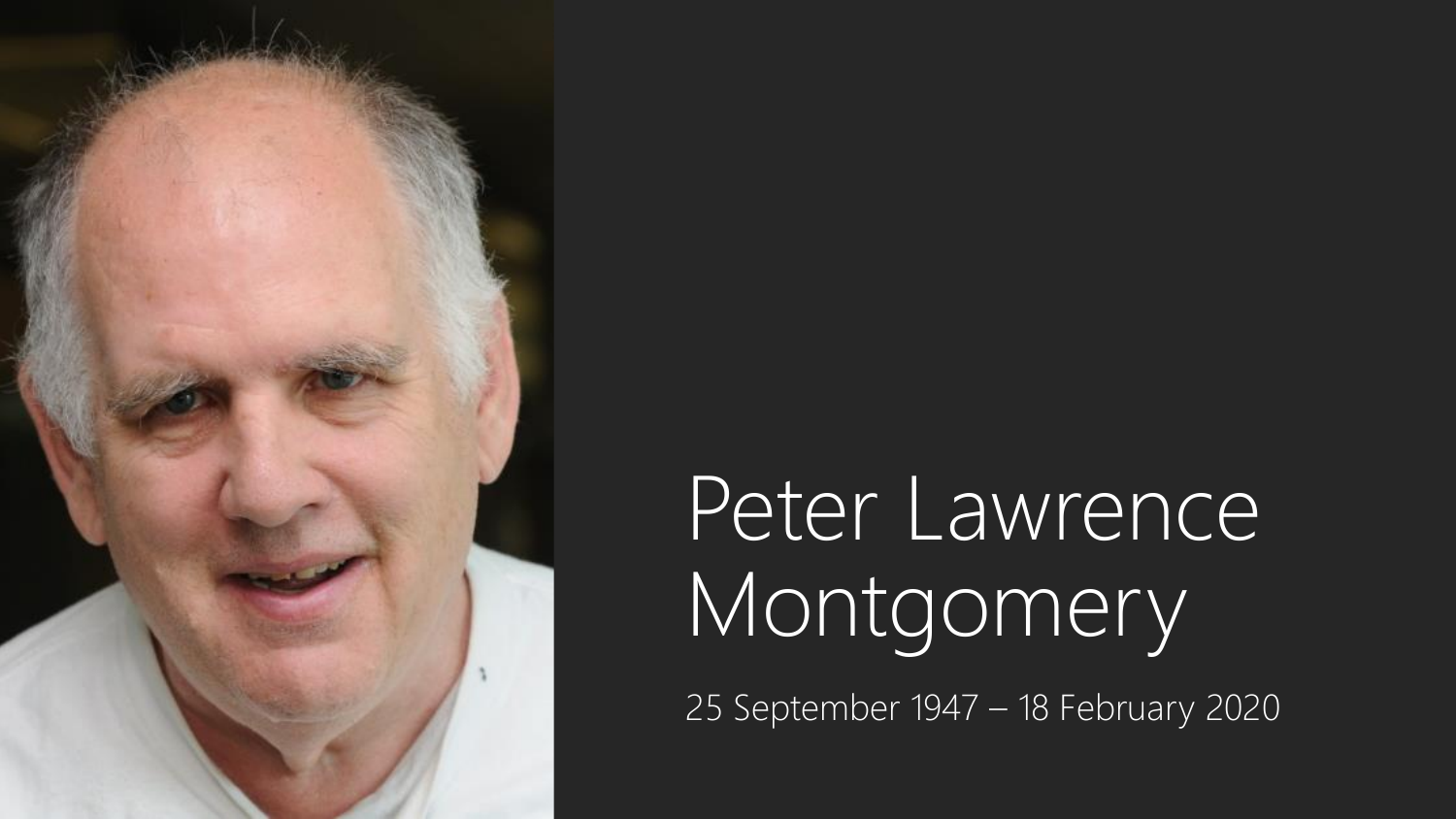### Peter Lawrence Montgomery

Born on September 25, 1947 in San Francisco, CA

- 1967. Among the five highest ranking participants in the William Lowell Putnam Mathematical competition
- 1969. BA in Mathematics (UC Berkeley)
- 1971. MA in Mathematics (UC Berkeley)
- 1972-1982. Scientific and system programming at System Development Corporation (SDC), Huntsville, Alabama
- 1982-1989. Transferred to SDC (later renamed Unisys) in Santa Monica, California
- 1992. PhD in mathematics under supervision of David G. Cantor Thesis: An FFT extension of the elliptic curve method of factorization
- 1998. Joined Microsoft Research in Redmond, WA.
- 2014. Retirement.







Died February 18, 2020 in Pong, Thailand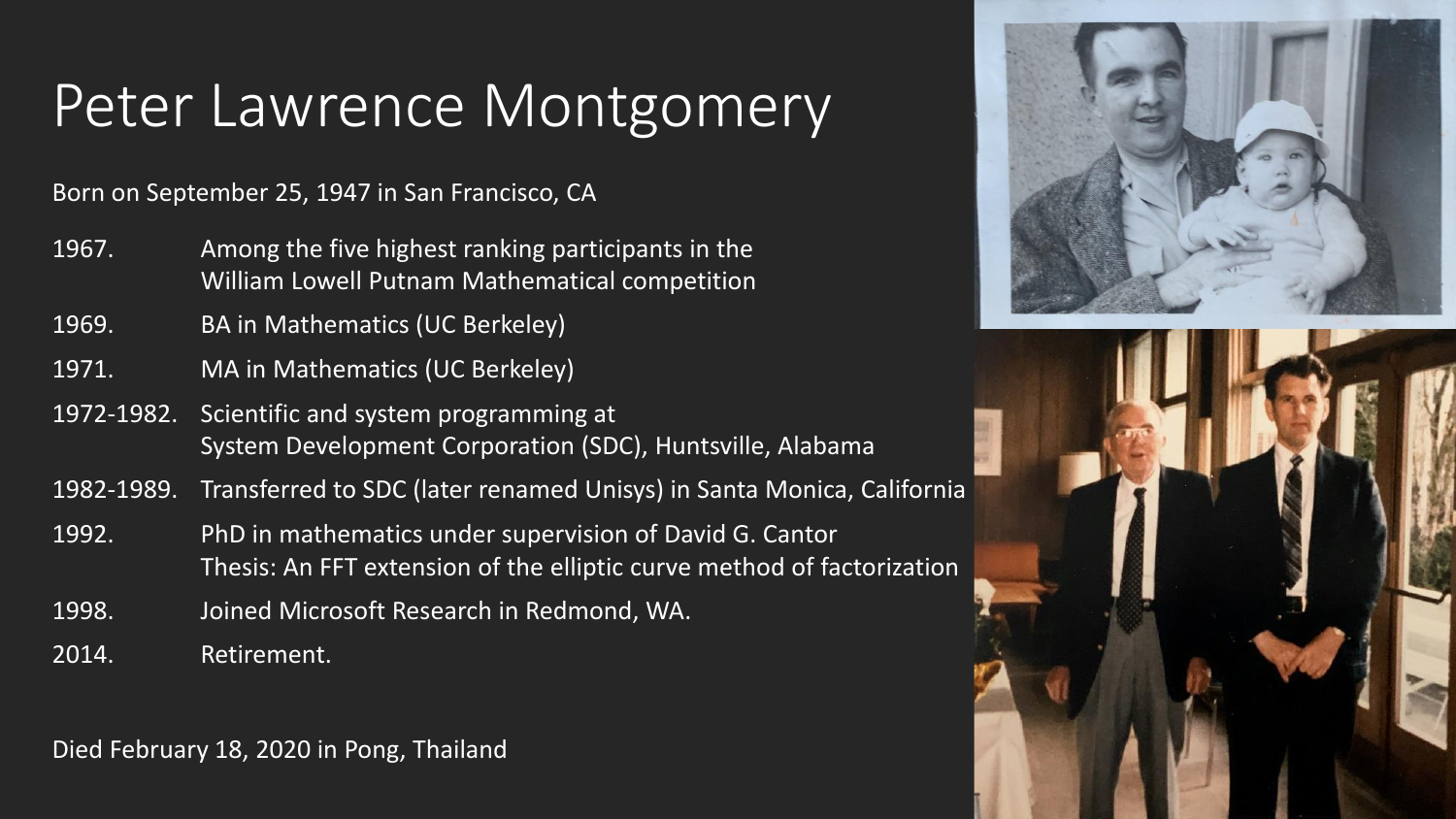### Most widely used contributions

Have you

- visited a web page,
- performed an electronic payment,
- used a messaging application today?

If so, then you have probably used one of the mathematical techniques proposed by and named after Peter Montgomery.

- Montgomery multiplication Main approach used in RSA
	- $\rightarrow$  virtually all HTTPS certificates use RSA for signatures
- Montgomery curves Example: Curve25519 used in Signal, WhatsApp, TLS, etc
- Montgomery ladder

Essential technique to harden (against side-channel attacks) ECC implementations. Used in billions of payments and transit products.

See for more info: www.joppebos.com/montgomery

#### **COMPUTATIONAL NUMBER THEORY**

**INSPIRED BY** 

#### PETER L. MONTGOMERY



JOPPE W. BOS AND ARJEN K. LENSTRA **CAMBRIDGE**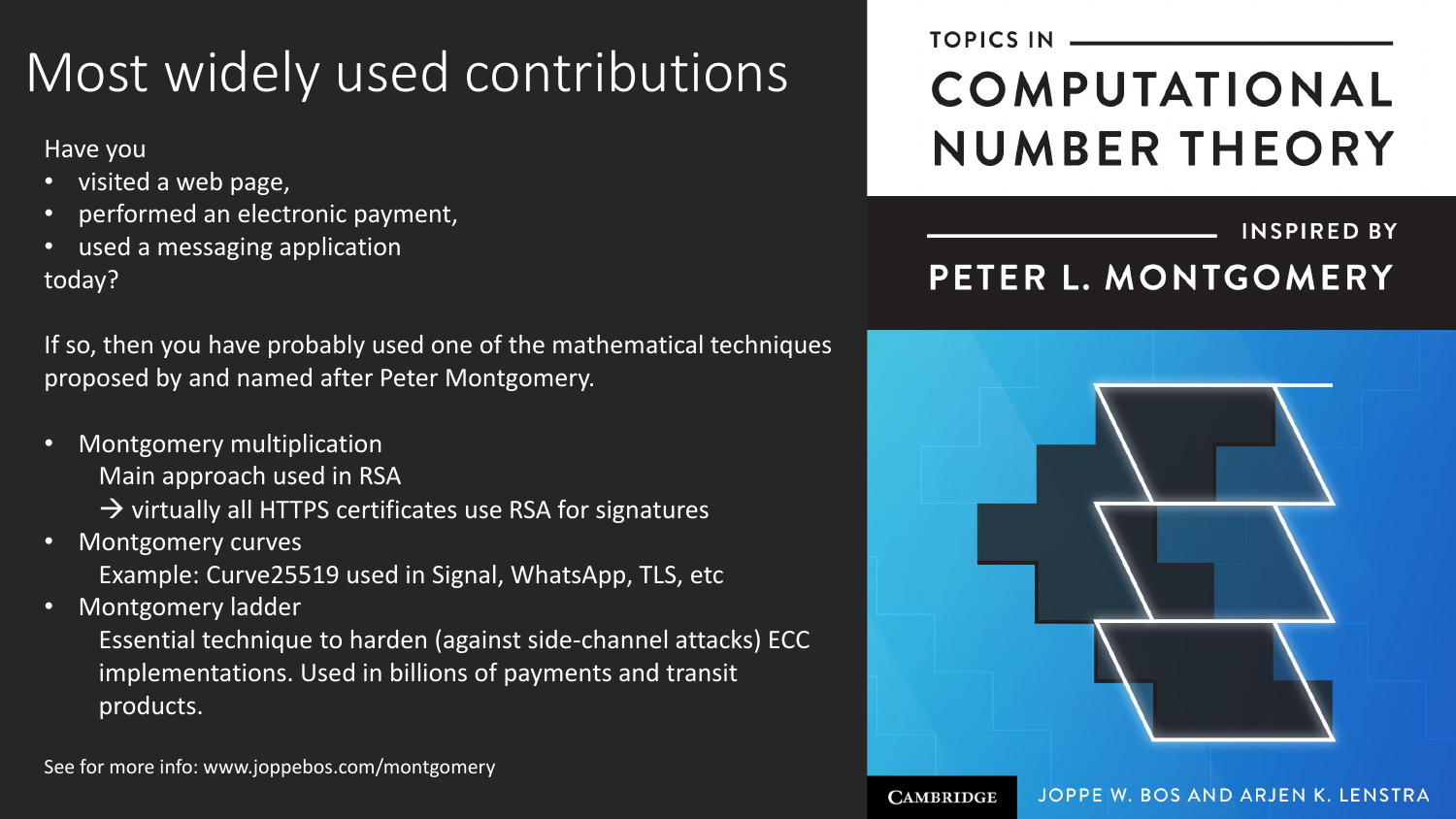#### Integer Factorization Contributions 2,1193-

**General Purpose Factorization algorithms** Run-time depends on the size of the input integer

- Multiple Polynomial Quadratic Sieve
- Number Field Sieve
	- Polynomial Selection
	- Line Sieving
	- Matrix step (block Lanczos)
	- Square root

**Selected Computational records**

2010. ECM factorization record (73-digit factor of  $2^{1181} - 1$ ) 2010. Integer factorization record: RSA-768 2009. 112-bit ECDLP record on cluster of PS3s 2000. Integer factorization record: RSA-512 1999. Integer factorization record: RSA-140

**Special Purpose Factorization algorithms** Run-time depends mainly on the size of the unknown prime divisor

- FFT approach for Stage 2 algorithms for Pollard p-1 and ECM (PhD topic)
- Speeding-up ECM
	- Montgomery curves
	- Montgomery ladder

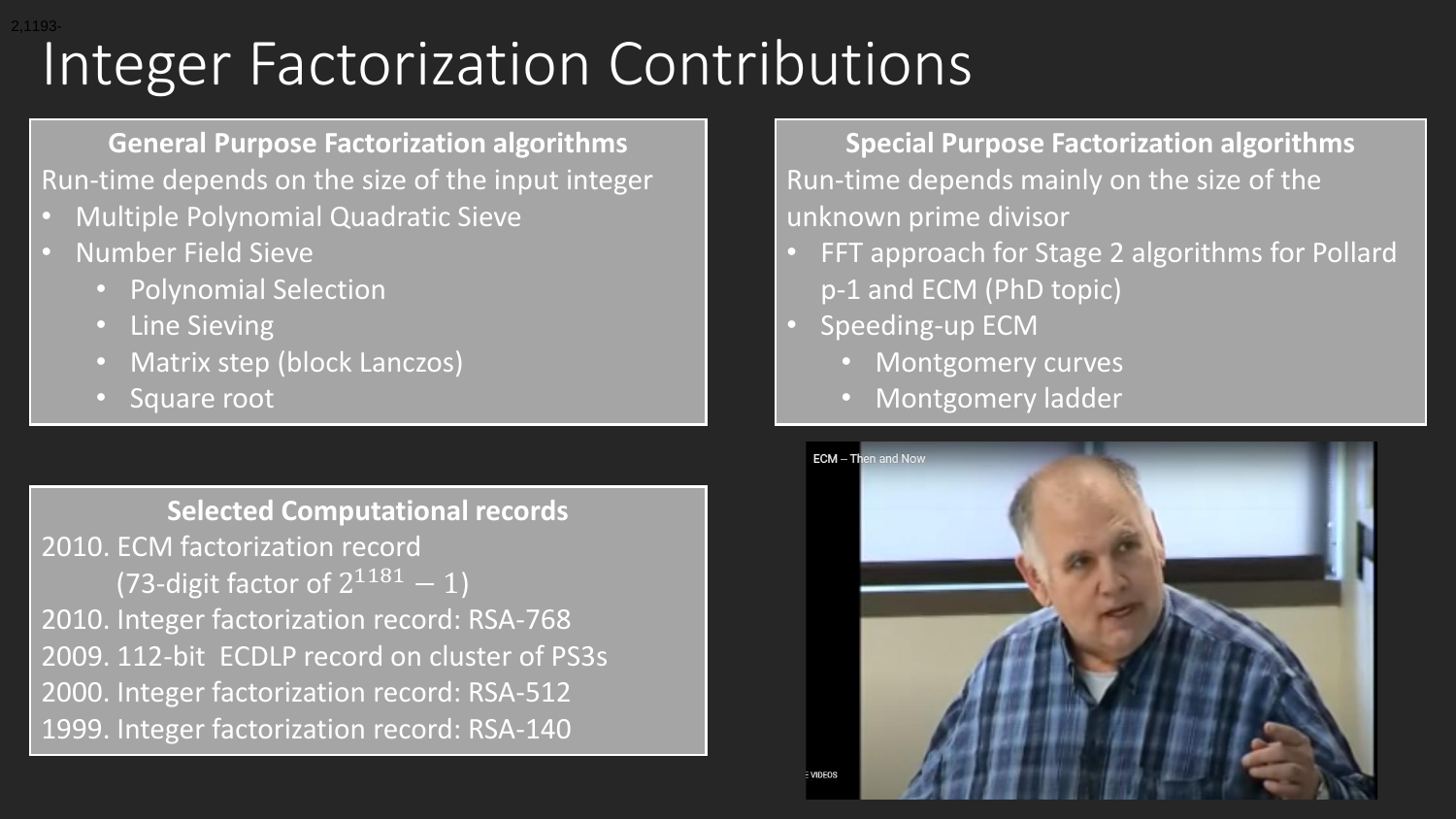### "Other people have a work life and a personal life. I have a work life and a research life."





"Peter's passion for his research, which aligned with his work life, was why his work was all consuming. He truly loved doing Mathematics.

It was in the mathematical community that Peter truly found his place, among people who shared his passions, and didn't expect him to conform to arbitrary standards. This community was more than a career for him, it was where he belonged." (Dan Shumow)

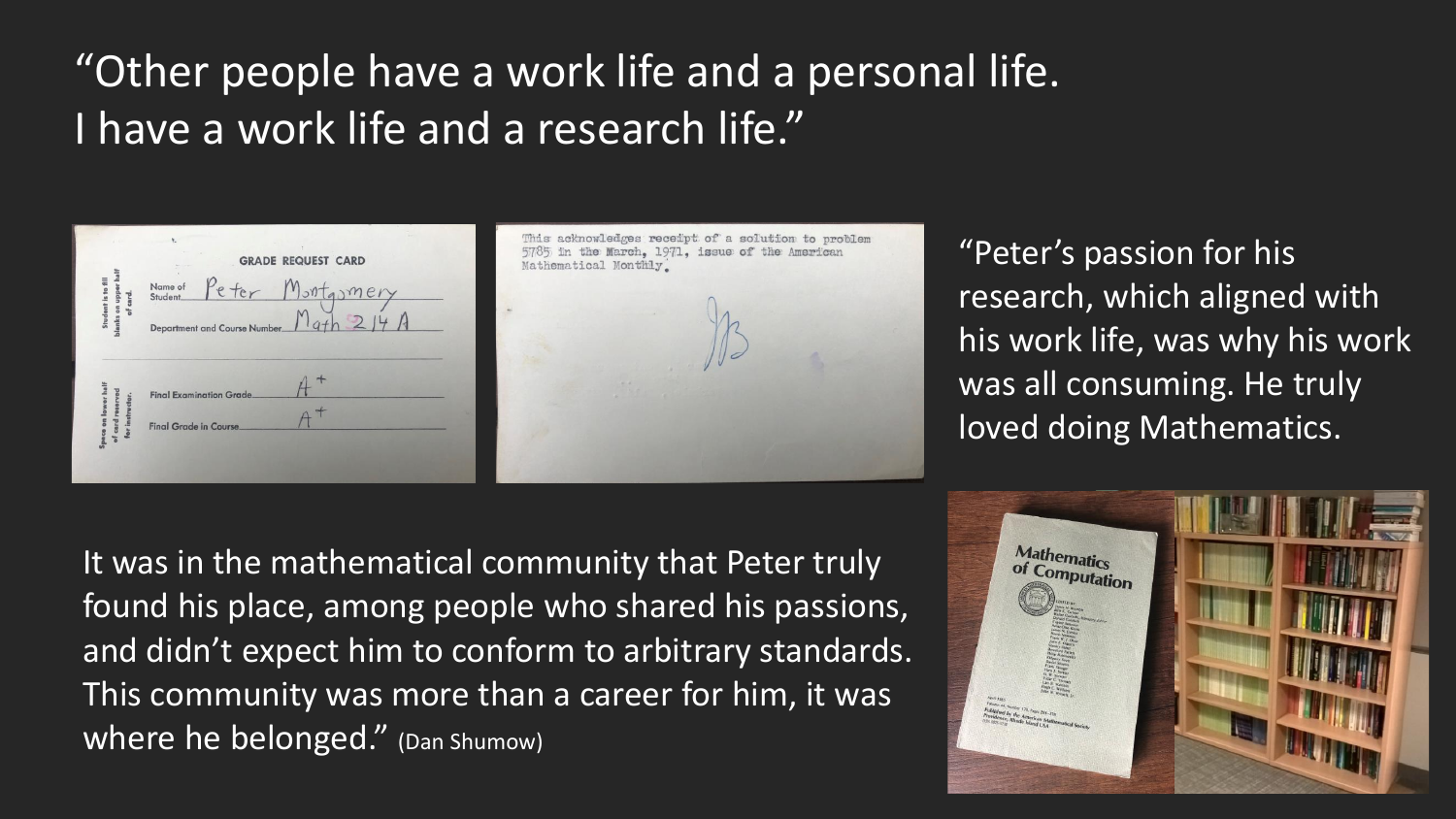

#### PETER MONTGOMERY

WHEREAS, in January, 2001 the City Council directed a Shuttle Bus Feasibility Study; and

WHEREAS, staff was directed to form a Shuttle Study Advisory Group to help develop goals and objectives and to oversee the study process; and

WHEREAS, in April, 2001 Peter was invited by the Mayor to participate, as a key stakeholder, in the Shuttle Study Advisory Group; and

WHEREAS, Peter was a valuable participant and provided the committee with insight, experience and expertise, and helped to direct the study to benefit everyone in San Rafael; and

WHEREAS, the Shuttle Bus Feasibility Study will be used to implement future circulation and parking improvements in San Rafael.

NOW, THEREFORE, BE IT RESOLVED that the Mayor and City Council hereby express sincere appreciation and gratitude to Peter Montgomery for his substantial contribution of time and effort to complete the shuttle study that will serve to guide and assist with future public transportation projects, and for his commitment to the hottomant of the San Rafael commun



### WHERE'S MY LANE?

"The environmental movement blossomed while I was at Berkeley, and I vowed in 1972 never to drive again."



"But Huntsville lacked sidewalks between home and work. For one year, I walked with large placards "WE NEED SIDEWALKS" and "WHERE'S MY LANE", until the City Council voted to install sidewalks near schools and to fund bike lanes and paths."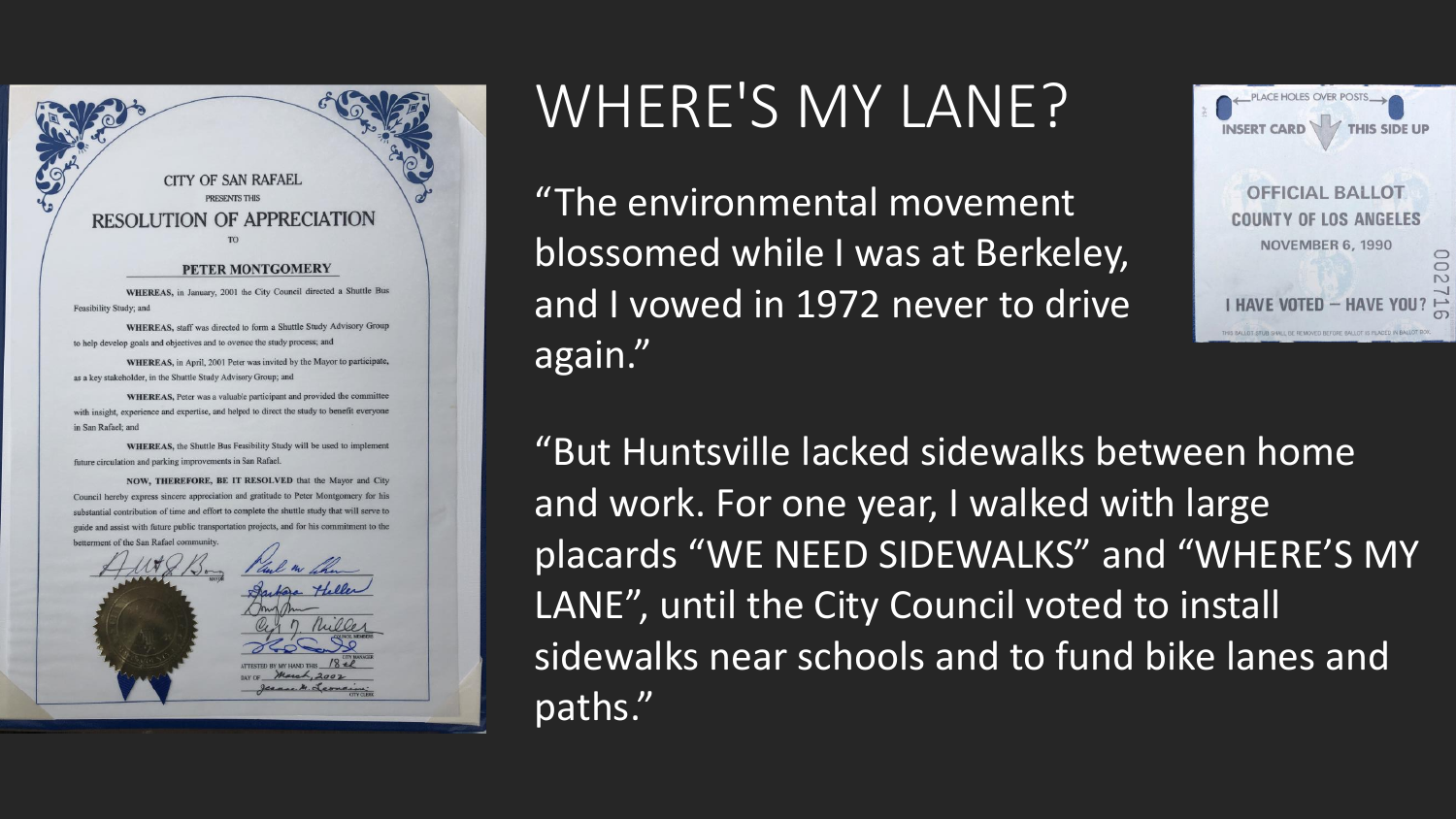

"He was brilliant in pulling out some contracts with just stellar play of the hands - he always remembered every card played and would have made a fortune in Vegas as a card counter but had zero interest in that." (Richard Montgomery, brother)

"It was difficult to play bridge with him because he would memorize each card as it was played and calculate who had what cards."

(Betty Montgomery, sister-in-law)

"He knew I liked bridge, so for many years he would cut out the bridge column from the newspaper on a daily or weekly basis and leave it on my desk in the morning so we could discuss it at lunch." (Kristin Lauter)